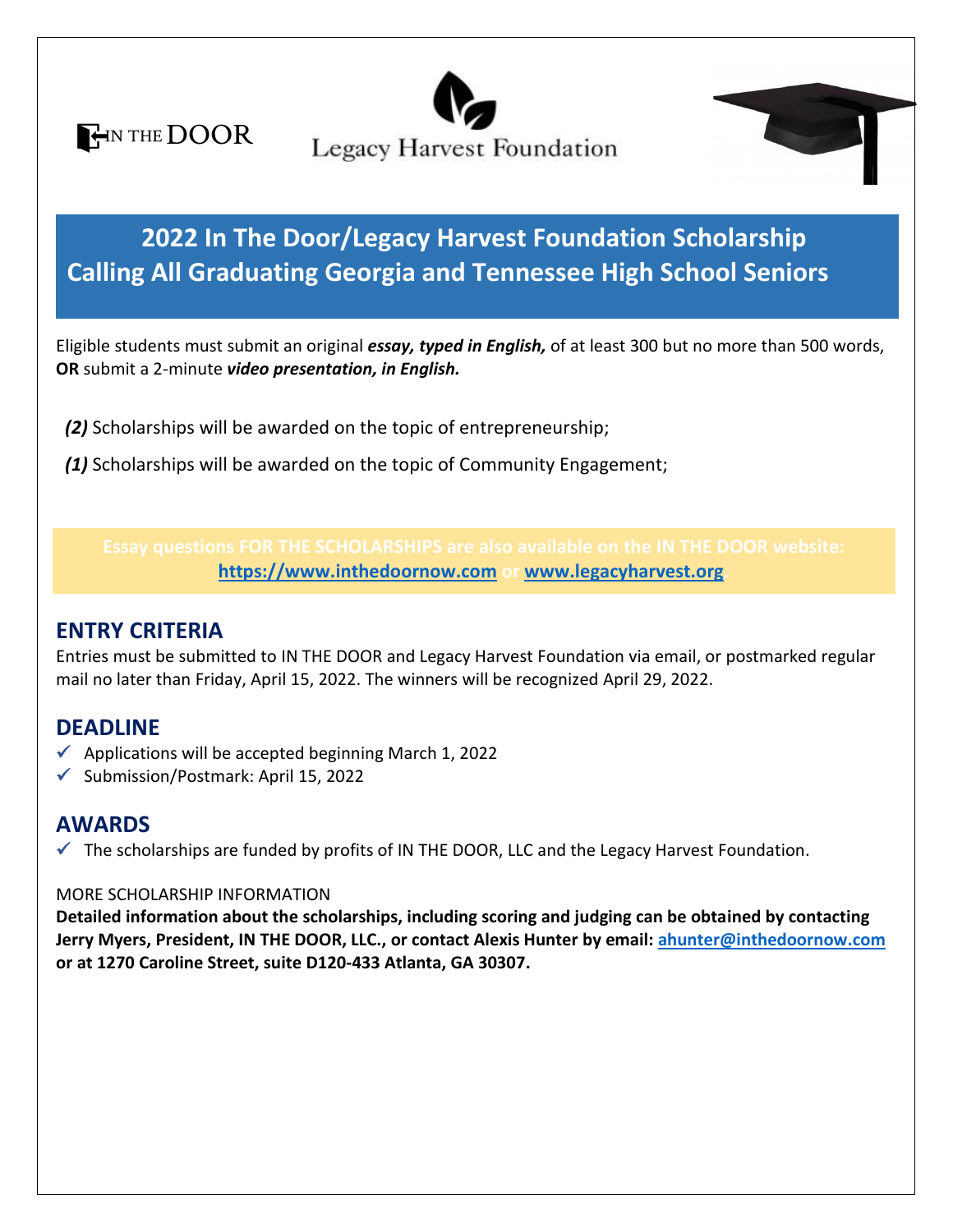# **THE SCHOLARSHIP TOPICS**

**Instructions:** Choose one of the following topics for your **essay OR** your 2-minute **video presentation.**

### **Entrepreneurship**

- $\checkmark$  Submit an essay on what you believe makes a successful business and steps you will take to create a business. Explain how your experiences have prepared you for the challenges of being a small business owner and what solutions you will put in place to alleviate those challenges. Review the SBA Small Business Guide and explain what resources you will utilize and how you believe these resources will help your journey. What challenges do you foresee arising and how would you navigate past them? <https://www.sba.gov/business-guide>
- $\checkmark$  If you've already been involved with business ventures at a young age, tell us about your experiences in the essay. Also, we want to hear about your goals and what makes you motivated to build a business. Review the score website and find four resources you believe will help your journey to create a business and how you see these resources will help you.

[https://www.score.org](https://www.score.org/)

## **Community Engagement**

Tell us about the community you live in. What is your perspective on opportunities for growth for your community in the future? What areas in your county would you like to see improved and how would you improve this? How would you inspire others to help you improve the community you live in? Examples education, citizen participation, youth programs, economy.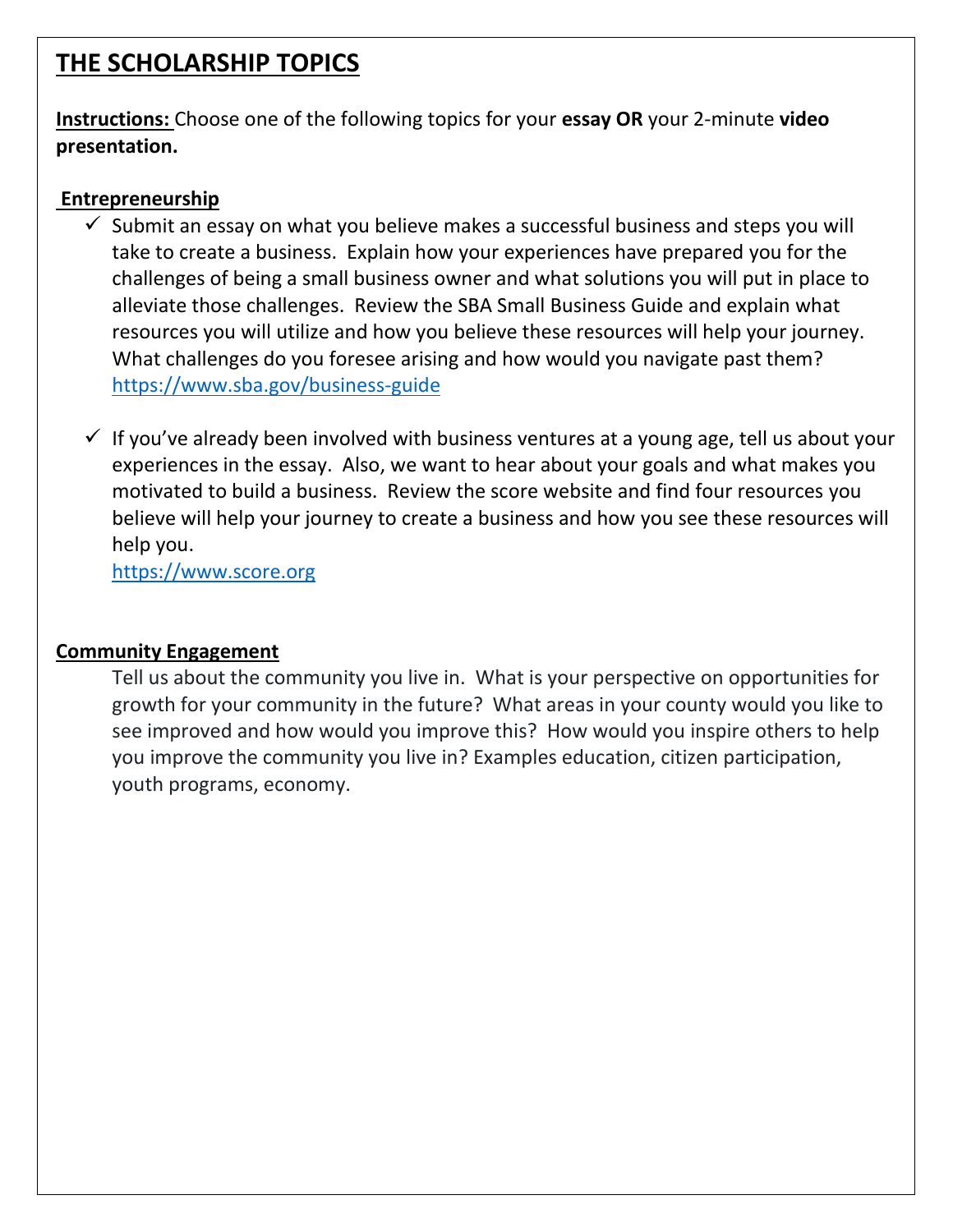

# **IN THE DOOR/Legacy Harvest Foundation 2022 Scholarship**

## **Essay Contest Rules/Regulations for Georgia and Tennessee High School Students**

### **About the scholarship:**

IN THE DOOR is pleased to host its essay scholarship for Georgia and Tennessee high school students. The scholarship program was created in an effort to increase high school students' knowledge and understanding of the impact of community engagement and entrepreneurship.

Winning essays may be used by IN THE DOOR or Legacy Harvest Foundation and be publicized. **The essays will be divided into two categories of competition: written essay and video essay.** Scholarships will be awarded.

### **Entry criteria:**

Students must submit an original essay on the topic with a professional photo. Entries may be submitted to IN THE DOOR/Legacy Harvest Foundation via email, or regular mail not later than April 15<sup>th</sup>,2022 at IN THE DOOR, 1270 Caroline Street, suite D120-433 Atlanta, GA 30307 or by email to: ahunter@inthedoornow.com.

The winners will be recognized by April 29<sup>th</sup>, 2022.

### **Deadline:**

Applications will be accepted beginning March 1st, 2022.

Postmark/upload deadline: April 15<sup>th</sup>, 2022.

### **Awards:**

*Scholarships are funded through IN THE DOOR, LLC and the Legacy Harvest Foundation.*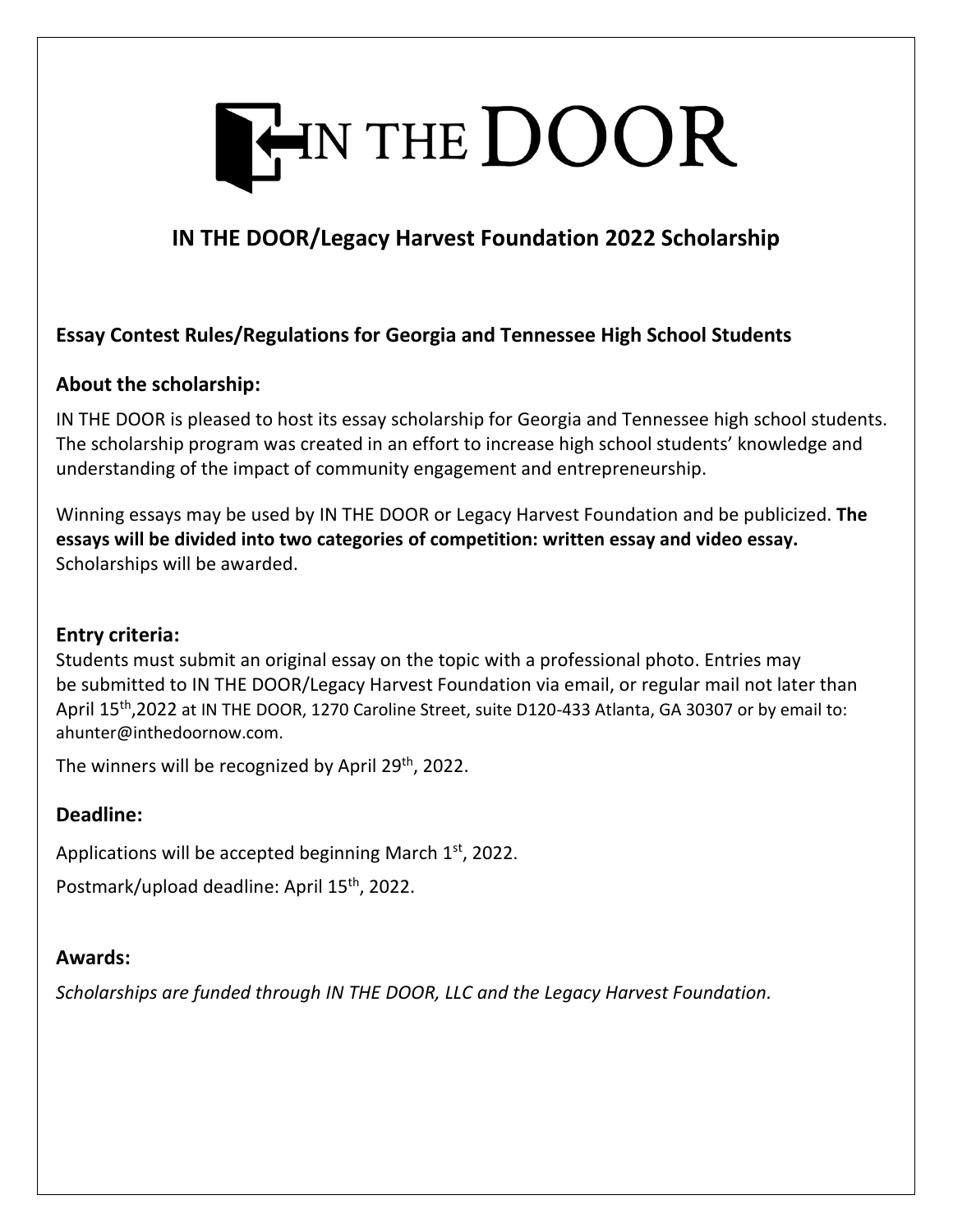# **Official Rules**

### **Section I – General Rules**

1. Contestants must compose an original essay with limited guidance from others.

2. IN THE DOOR and Legacy Harvest Foundation will have the right to publish or otherwise duplicate any essay entered into the contest.

3. Due to the volume of anticipated entries, only winners will be contacted with the results.

#### **Section II – Qualifications for Contestants**

- 1. The contest is open to all Georgia and Tennessee public school students who have applied to and has been accepted at a university or technical school.
- 2. Contestants may submit only one essay entry during the contest year.

3. Contestant gives IN THE DOOR and Legacy Harvest Foundation the right to utilize any photo opportunity if chosen as a scholarship recipient on its website, marketing materials, or social media.

#### **Section III – Contest Rules**

#### **Written Essay**

- 1. Participants must write on one of the official topics:
	- Entrepreneurship
	- Community Engagement
- 2. Each entry must include the Contest Entry Title Page (entry form) or submit a cover page containing the same information found on the Entry Form.
- 3. Essays must be typewritten and be double-spaced.
- 4. Essays must contain at least 300 words but no more than 500 words. Every word of the essay is counted. This does not include the title, bibliography or footnotes.
- 5. Any quotations or copyrighted material used in the essay must be identified properly. Failure to identify non-original material will result in disqualification.
- 6. Essays must be written in English.
- 7. Mailed entries must be stapled together in the upper left-hand corner.
- 8. E-mailed entries must be sent to with essay and scholarship applications should be printed, signed, scanned reupload and emailed to [ahunter@inthedoornow.com.](mailto:ahunter@inthedoornow.com)
- 9. Any protest in the conduct of the contest must be made immediately. The President of IN THE DOOR will decide all protests in conformity with the contest rules. The decision of the President is final, and no higher appeals will be recognized.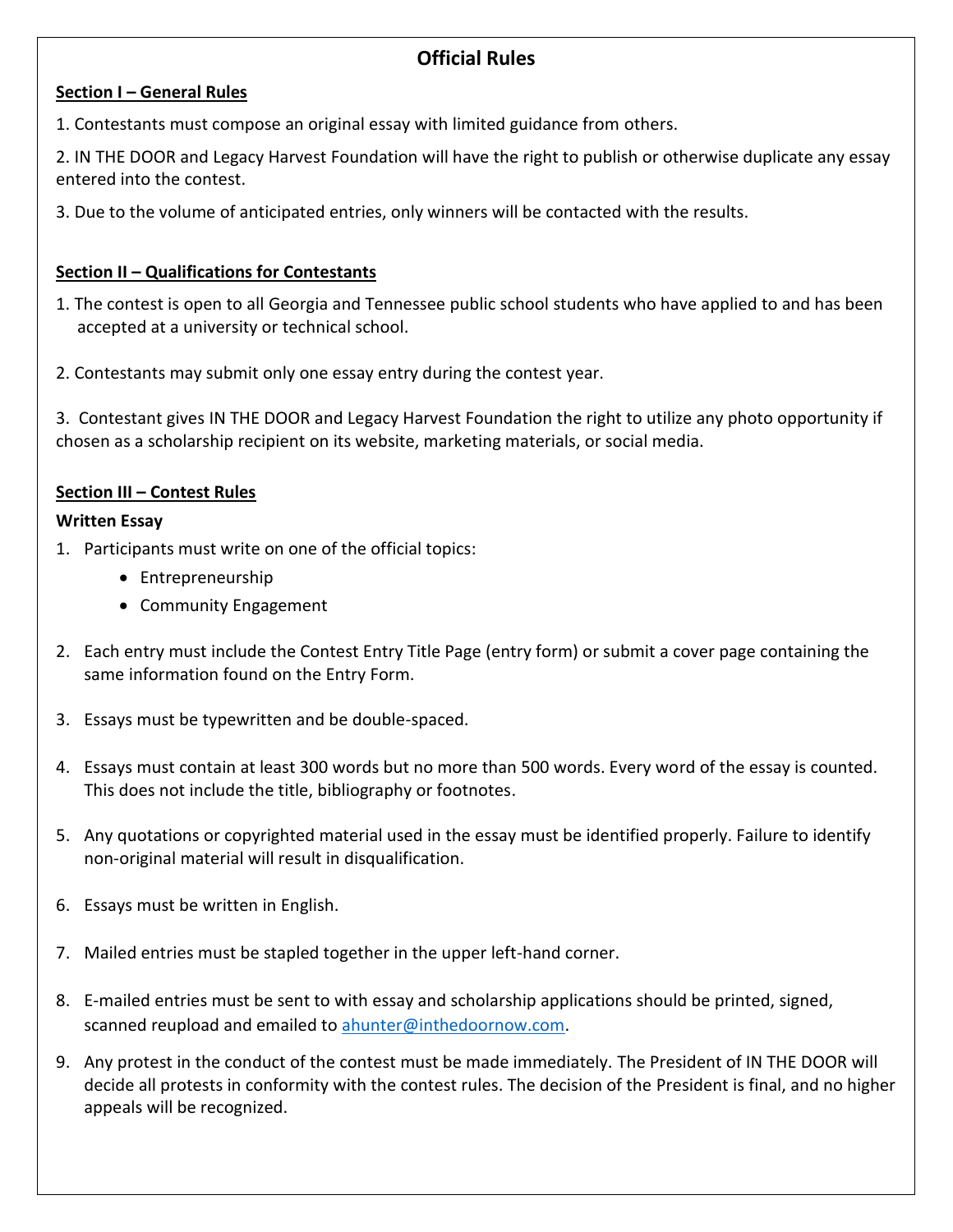### **Video Essay**

1. Video must address one of the official topics:

- Entrepreneurship
- Community Engagement
- 2. The maximum length of the video is **TWO (2)** minutes.
- 3. Each entry must be in English.
- 4. Upload (*with* #inthedoorscholarship22 *to YouTube or Instagram and email the link to*  [ahunter@inthedoornow.com](mailto:ahunter@inthedoornow.com) or submit the video essay, DVD or CD and mail to: IN THE DOOR/Legacy Harvest Foundation, 1270 Caroline Street, suite D120-433 Atlanta, GA 30307 or by email to: [ahunter@inthedoornow.com](mailto:ahunter@inthedoornow.com)
- 5. All video essays must be accompanied by an entry form within the package. Entries must not, in the sole and unfettered judgment of the IN THE DOOR and the Legacy Harvest, contain any sexually explicit, disparaging libelous or other inappropriate content, language or nudity.
- 6. Entries must not contain any act that is considered dangerous, in the sole and unfettered judgment of IN THE DOOR and the Legacy Harvest Foundation.
- 7. Entries must not violate any copyrights or trademarks, including music used in the video. Applicants must have consent and credit the music or it must be the applicant's original music.
- 8. Failure to adhere to the rules may result in disqualification at the discretion of IN THE DOOR and Legacy Harvest Foundation.

### **Section IV – Judging and Timing**

- 1. Judging will be completed by a panel of qualified judges.
- 2. Judges will not discuss or compare essays being judged until all essays have been judged.
- 3. Only judges can assign a penalty or award points.

### **Section V – Scoring**

#### **Written Essay Contest**

Scoring procedures at all levels of the contest will be identical.

- 1. Material Organization (Logical interpretation of the subject, adherence to topic): 40 points
- 2. Vocabulary and Style (Phrasing and continuity): 30 points
- 3. Grammar, Punctuation, Spelling: 20 points
- 4. Neatness: 5 points
- 5. Adherence to contest rules (prepared in the proper format): 5 points

#### **Video Contest**

- 1. Logical Interpretation of Subject, Adherence to Topic: 25 points
- 2. Originality: 25 points
- 3. Innovation and Creativity: 25 points
- 4. Visual Esthetics: 25 points